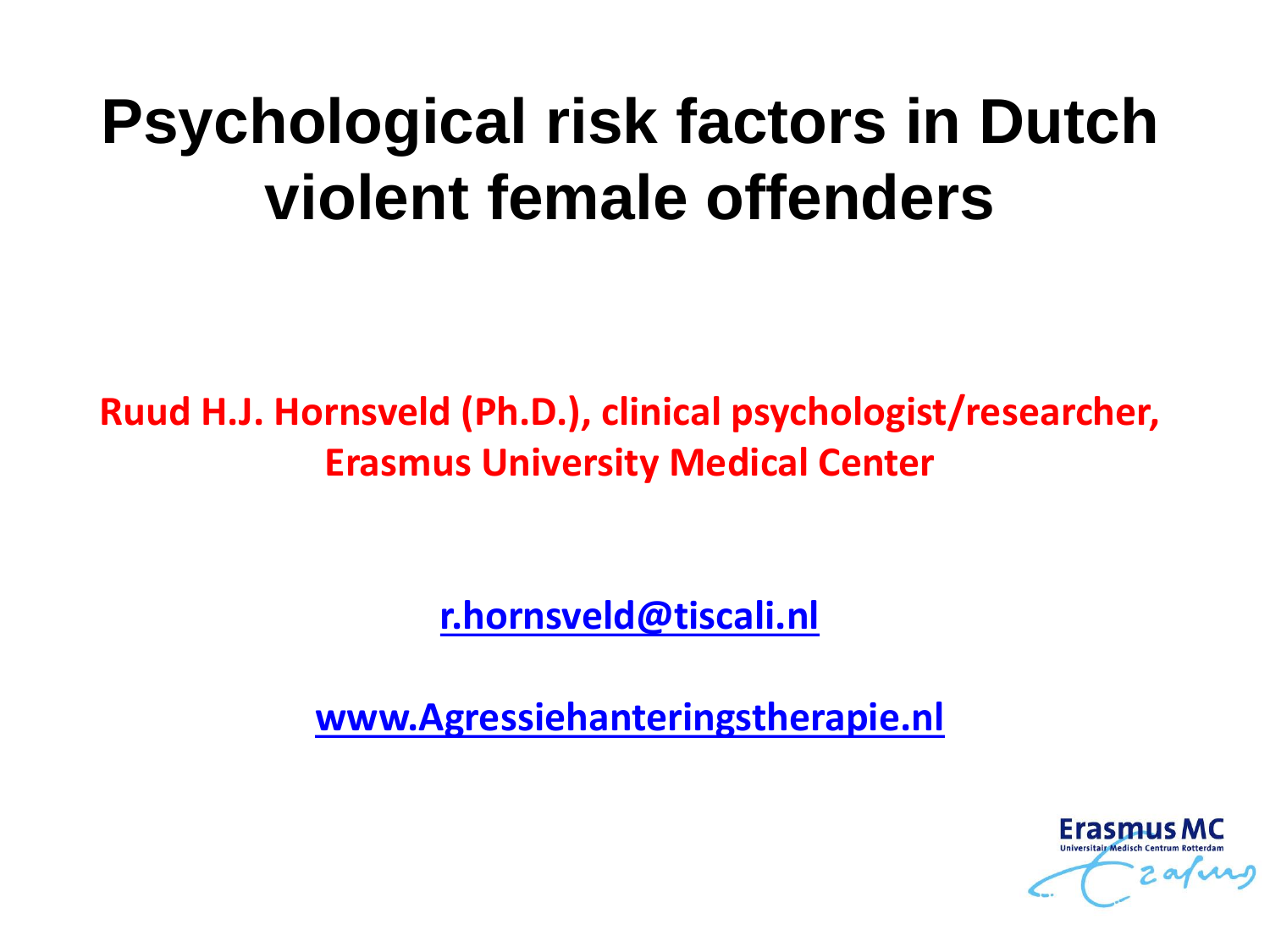# **Introduction**

#### **Concepts**

- **The** *need* **principle of Andrews, Bonta, & Hoge (1990) implies that, in order to reduce recidivism risk, treatment interventions should focus on the psychological risk factors of criminal behavior ("dynamic criminogenic needs").**
- **Mann, Hanson, & Thornton (2010) prefer the concept of "psychologically meaningful risk factors" in stead of "dynamic criminogenic needs."**
- **"Psychological risk factors" are personality traits and problem behaviors that are related to recidivism and that are the targets of treatment programs (Hornsveld et al., 2015).**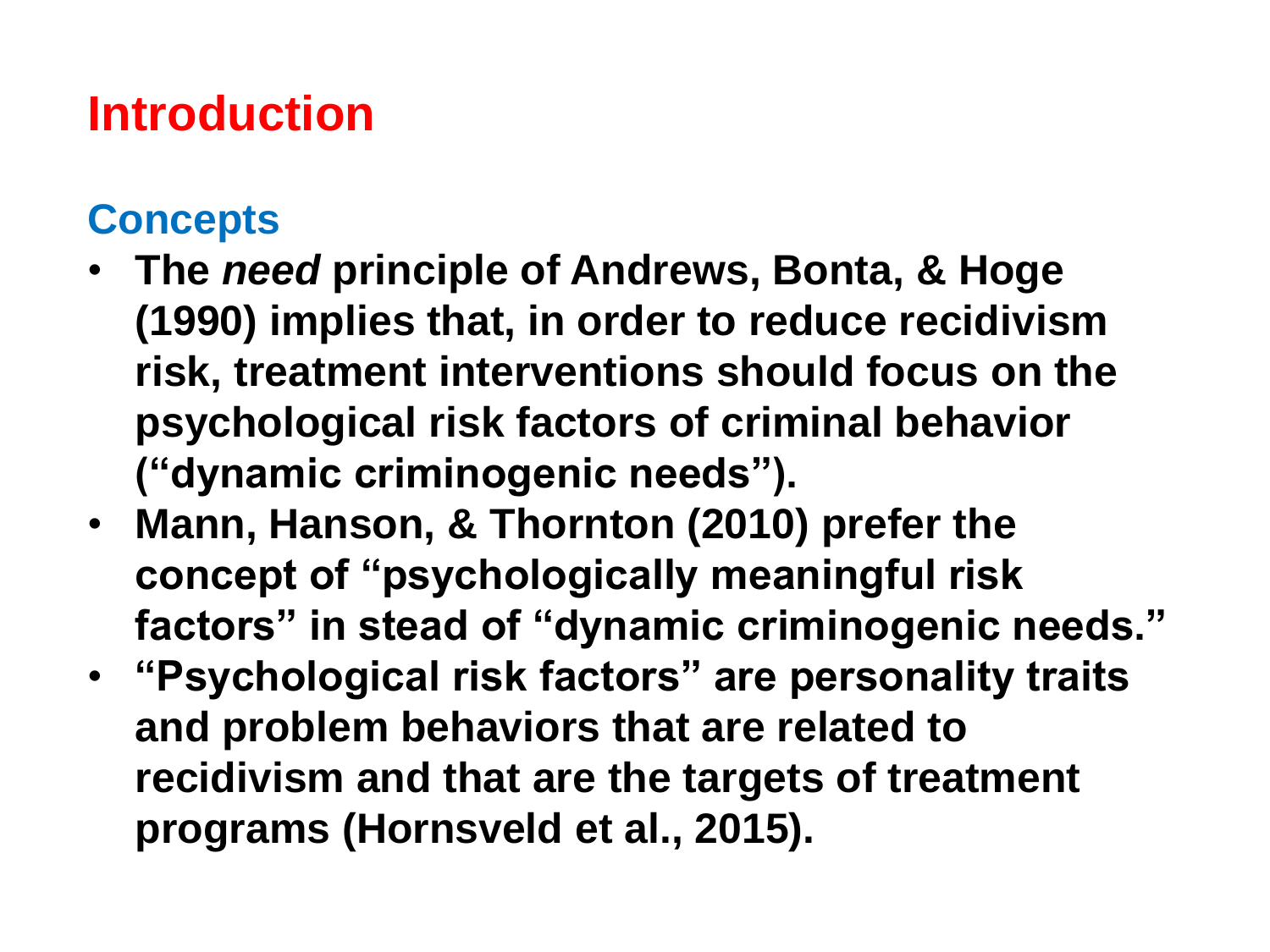**Specific dynamic criminogenic needs for female offenders**

- **Personal and emotional problems (Blanchette, 2002).**
- **Financial problems, temporary accommodation, limited education, unemployment, and substance abuse (Hollin & Palmer, 2006).**
- **Treatment factors, such as poverty, family factors, and propensity to self-injure or attempt suicide are more relevant to women than traditional factors, such as antisocial attitudes, antisocial associates, and substance abuse (Blanchette & Brown, 2006).**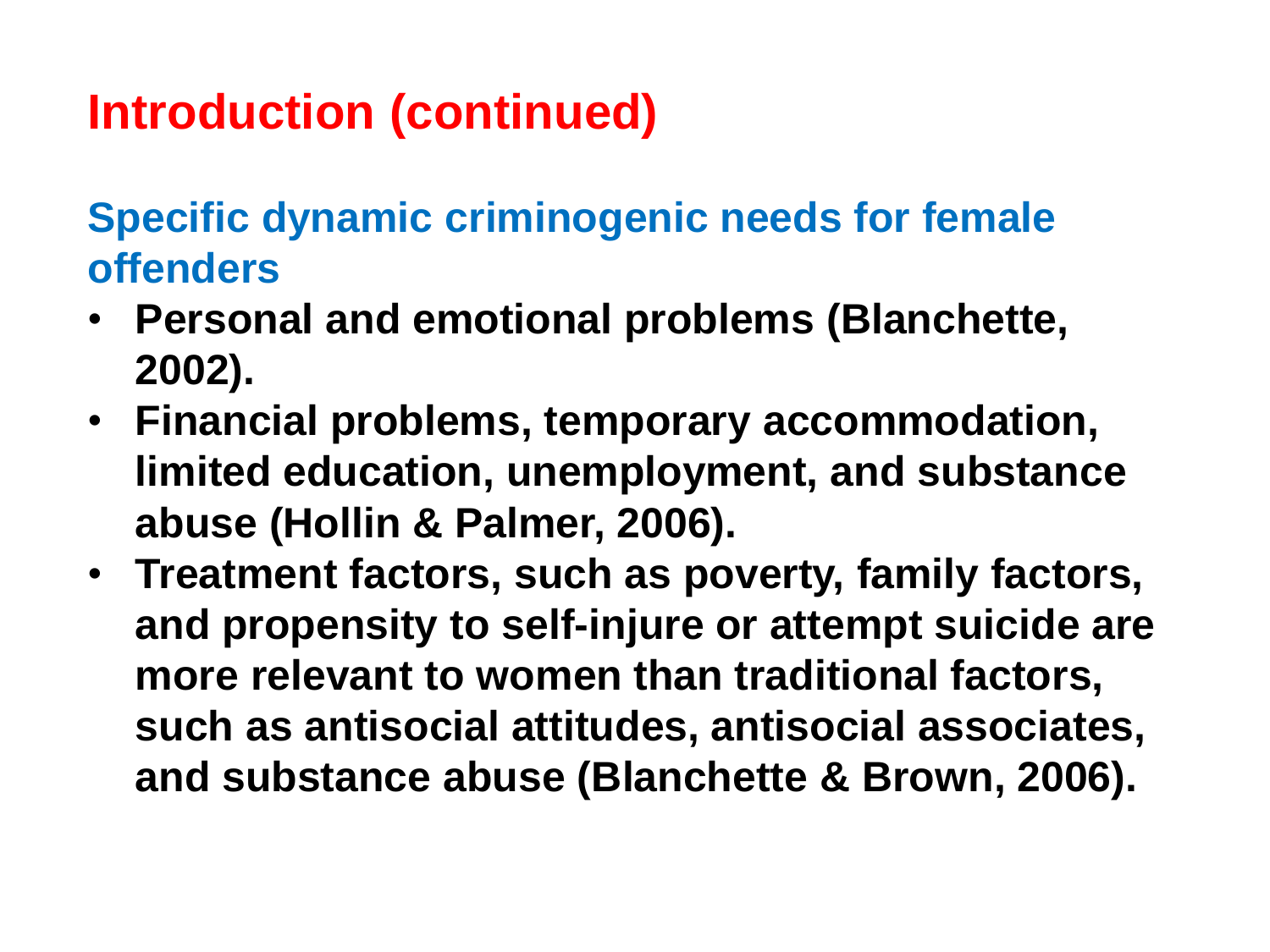- **Antisocial companion and financial deficits (Heilbrun et al., 2008).**
- **Familial problems, such as victim of abuse by parents, and alcohol or drug abuse (Van der Put et al., 2010).**
- **Evidence for the utility of interventions addressing earlier trauma with comorbid substance abuse Bartlett et al. (2015).**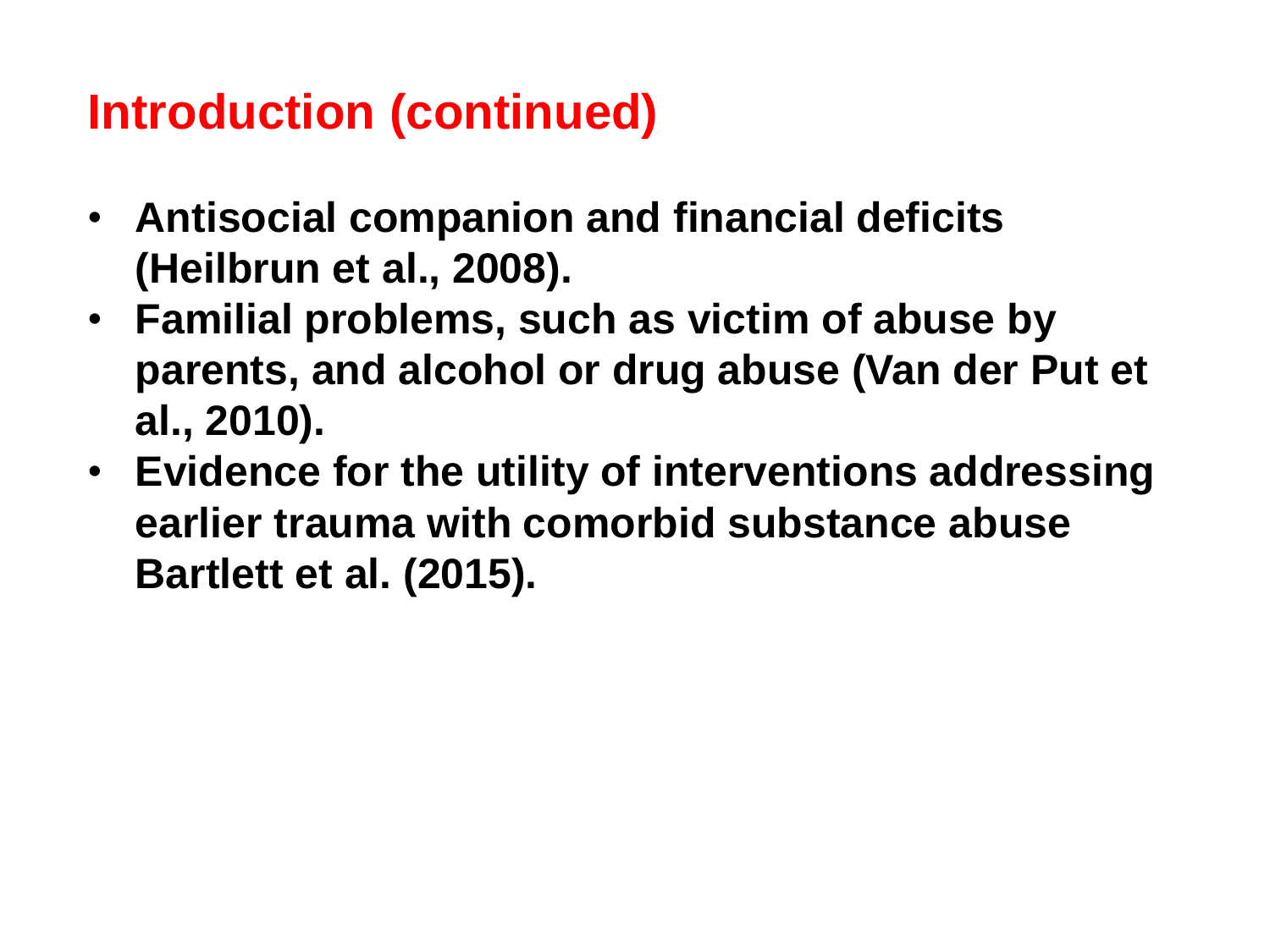**Is childhood maltreatment a criminogenic need more for female offenders than for male offenders?**

- **More sexual abuse and parental physical aggression as a child (McClellan, Farage, & Crouch, 1997).**
- **Prior childhood abuse has no effect on recidivism (Lowenkamp, Holsinger, & Latessa, 2001).**

#### **Psychological risk factors**

- **Female offenders had higher scores on trait and state anger (Suter et al., 2002).**
- **Female outpatients had only higher scores on the Big Five domains neuroticism and openness (Leenaars, 2005).**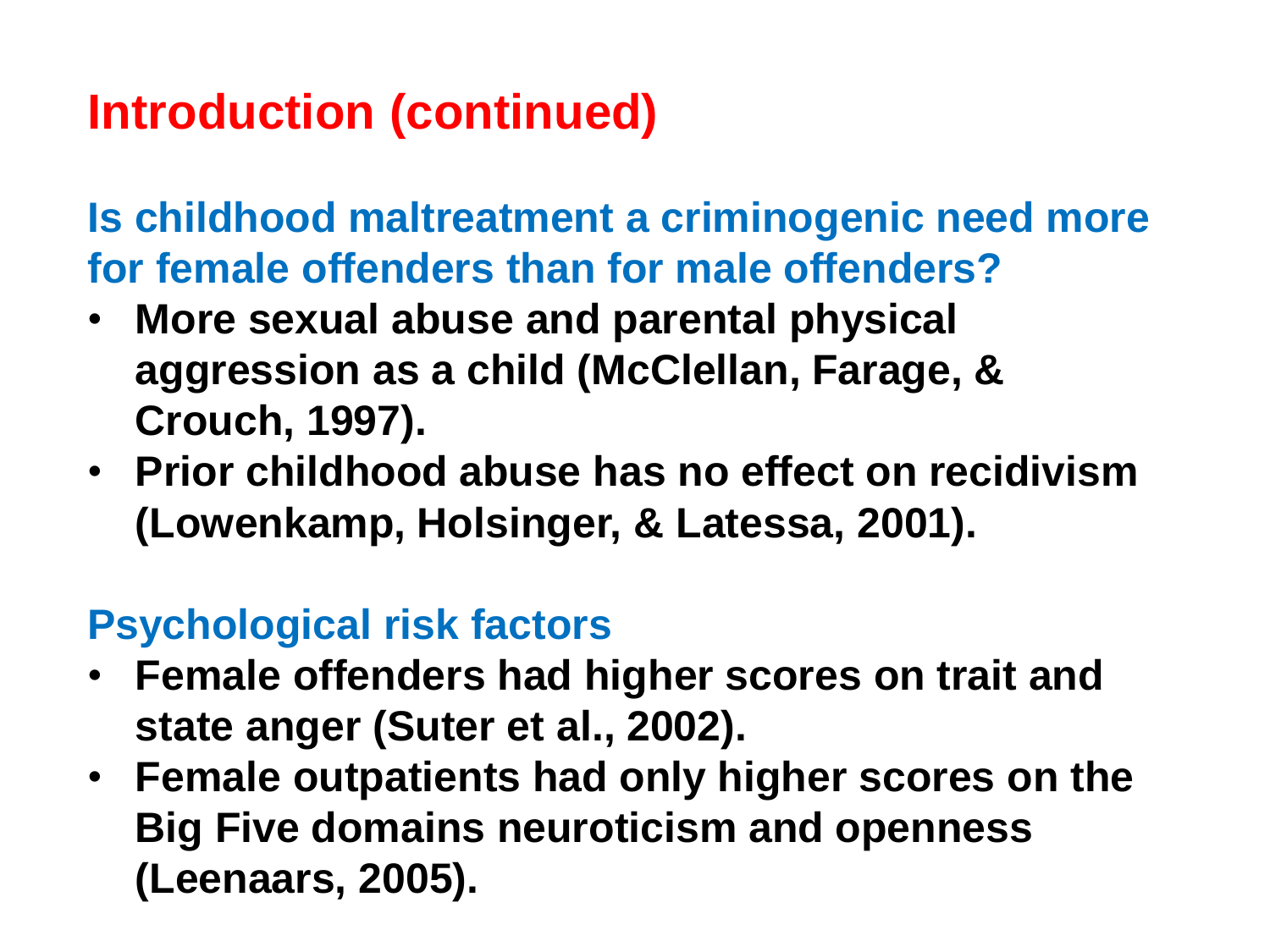#### **Comments**

- **No differentiation between violent and non-violent female offenders, or between patients and notpsychiatrically disturbed offenders.**
- **Gender-specific needs vary from study to study.**
- **Theories about how childhood maltreatment might manifest itself by depression or substance abuse have not been investigated thoroughly.**
- **Hardly any studies on the specific psychological risk factors of female offenders and violent female offenders in particular.**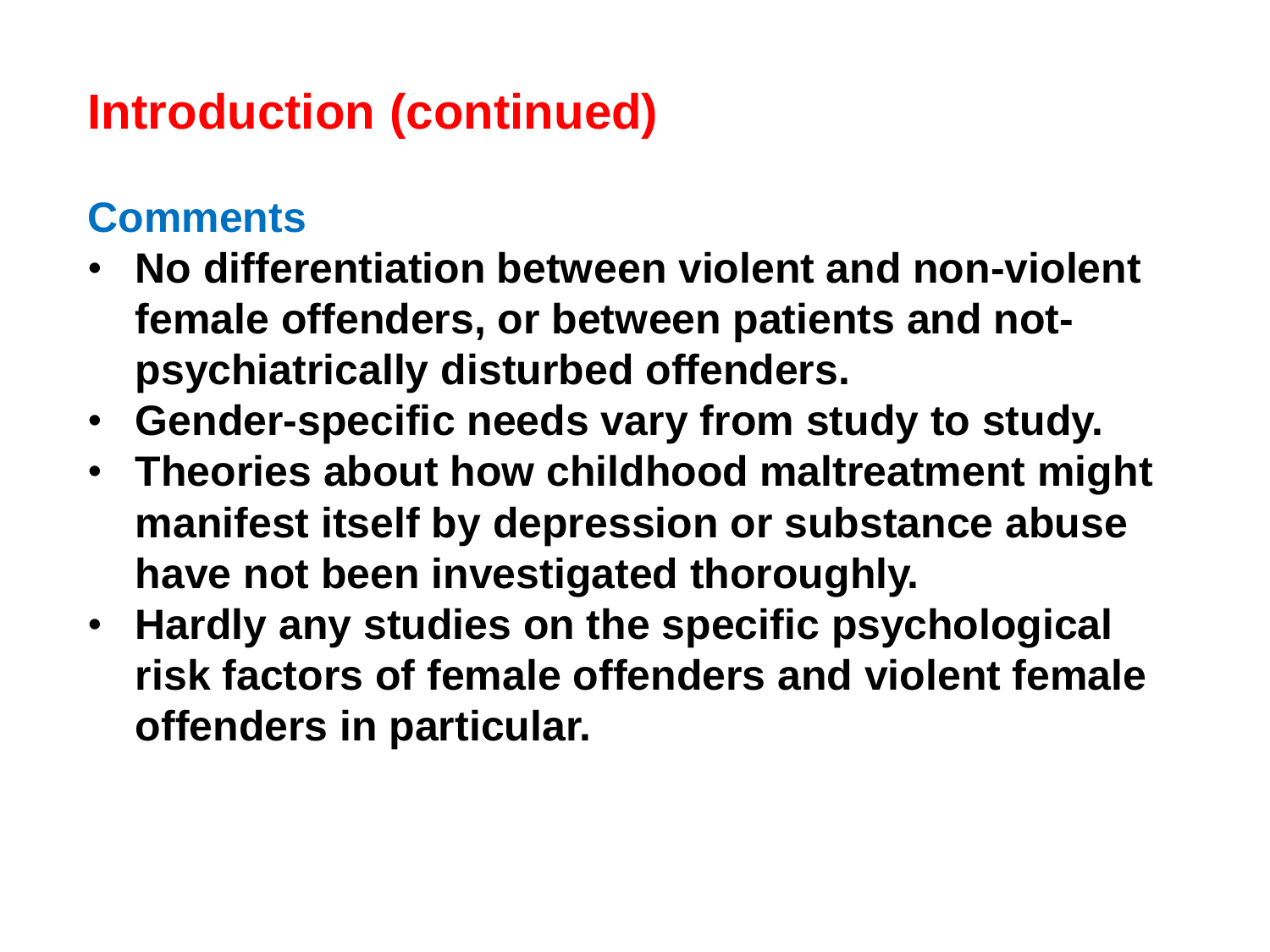# **Aim of the study**

• **In order to get insight in specific psychological risk factors, a group of violent female offenders was compared with a group of violent male offenders.** 

### **Participants**

- **59 female offenders (mean age = 22.69 years,** *SD* **= 9.15, range: 14-58 years), comprising 23 female outpatients and 36 female detainees.**
- **170 male offenders (mean age = 27.20 years,** *SD* **= 9.50, range: 17-59 years), comprising 72 male outpatients and 98 male detainees.**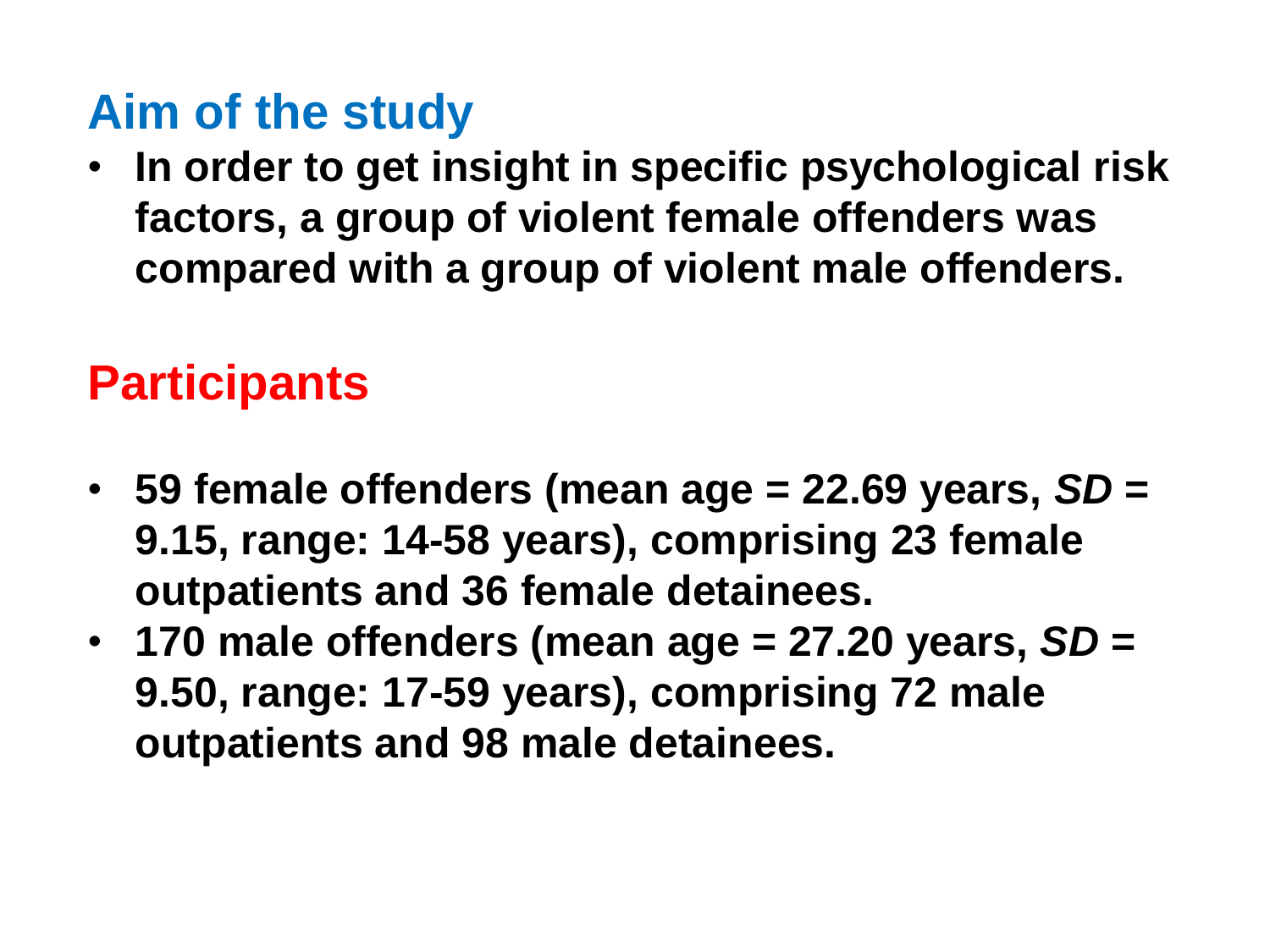#### **Measures**

- *Psychopathy Checklist-Revised* **(PCL-R; Vertommen, Verheul, De Ruiter, & Hildebrand, 2002): psychopathy.**
- *NEO Five-Factor Inventory* **(NEO-FFI; Hoekstra, Ormel, & De Fruyt, 1996): neuroticism and agreeableness.**
- **Trait Anger subscale of the Spielberger (1980)**  *State-Trait Anger Scale* **(STAS; Van der Ploeg, Defares, & Spielberger, 1982): general disposition to anger .**
- *Adapted Version of the Picture-Frustration Study*  **(PFS-AV; Hornsveld, Nijman, Hollin, & Kraaimaat, 2007): hostility.**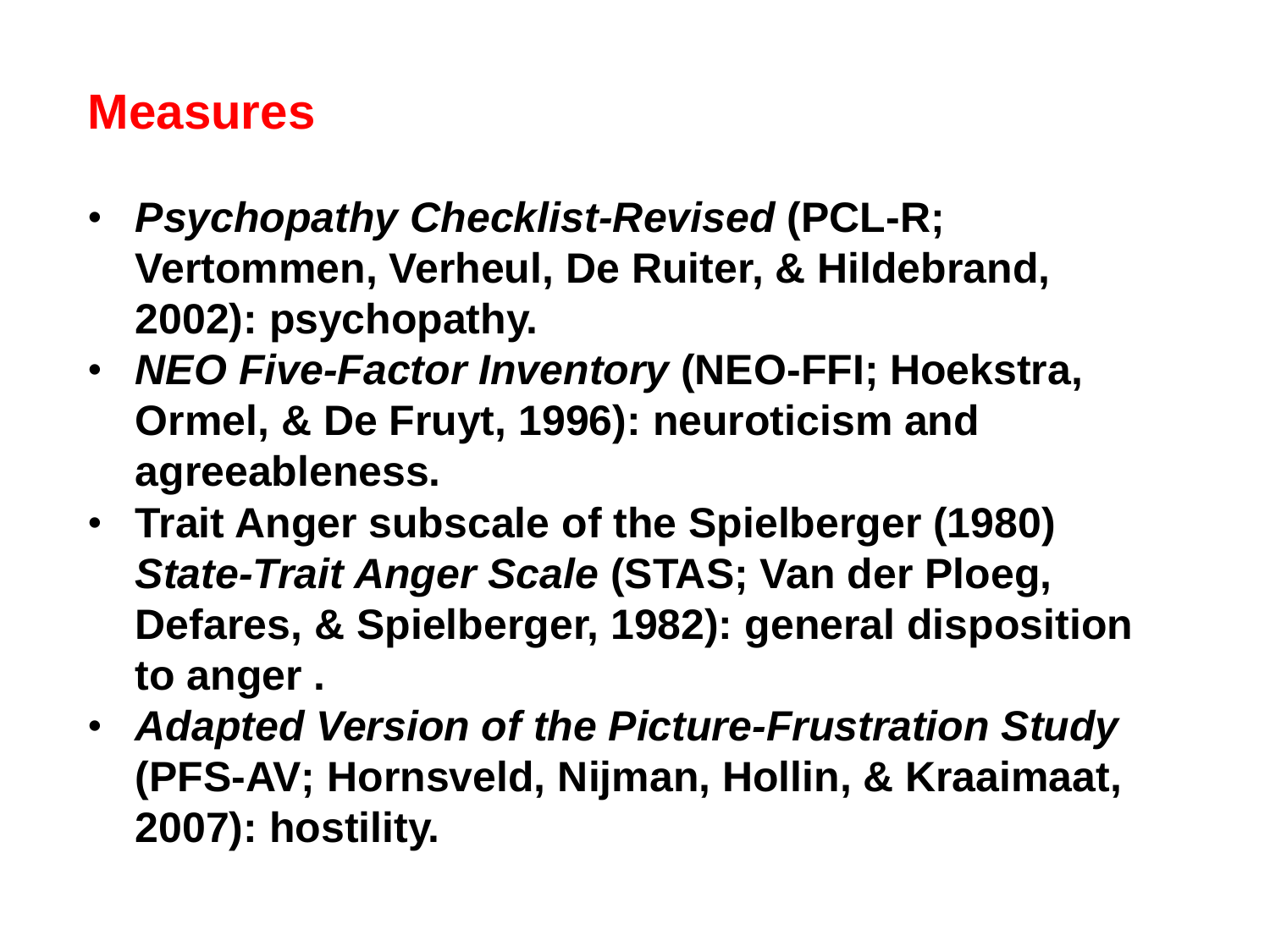# **Measures (to be continued)**

- *Aggression Questionnaire-Short Form* **(AQ-SF; Hornsveld, Muris, Kraaimaat, & Meesters, 2009): physical aggression and verbal aggression.**
- **NAS part of the** *Novaco Anger Scale-Provocation Inventory* **(NAS-PI; Hornsveld, Muris, & Kraaimaat, 2011): anger.**
- *Inventory of Interpersonal Situations* **(IIS; Van Dam-Baggen & Kraaimaat, 1999): criticizing and complimenting.**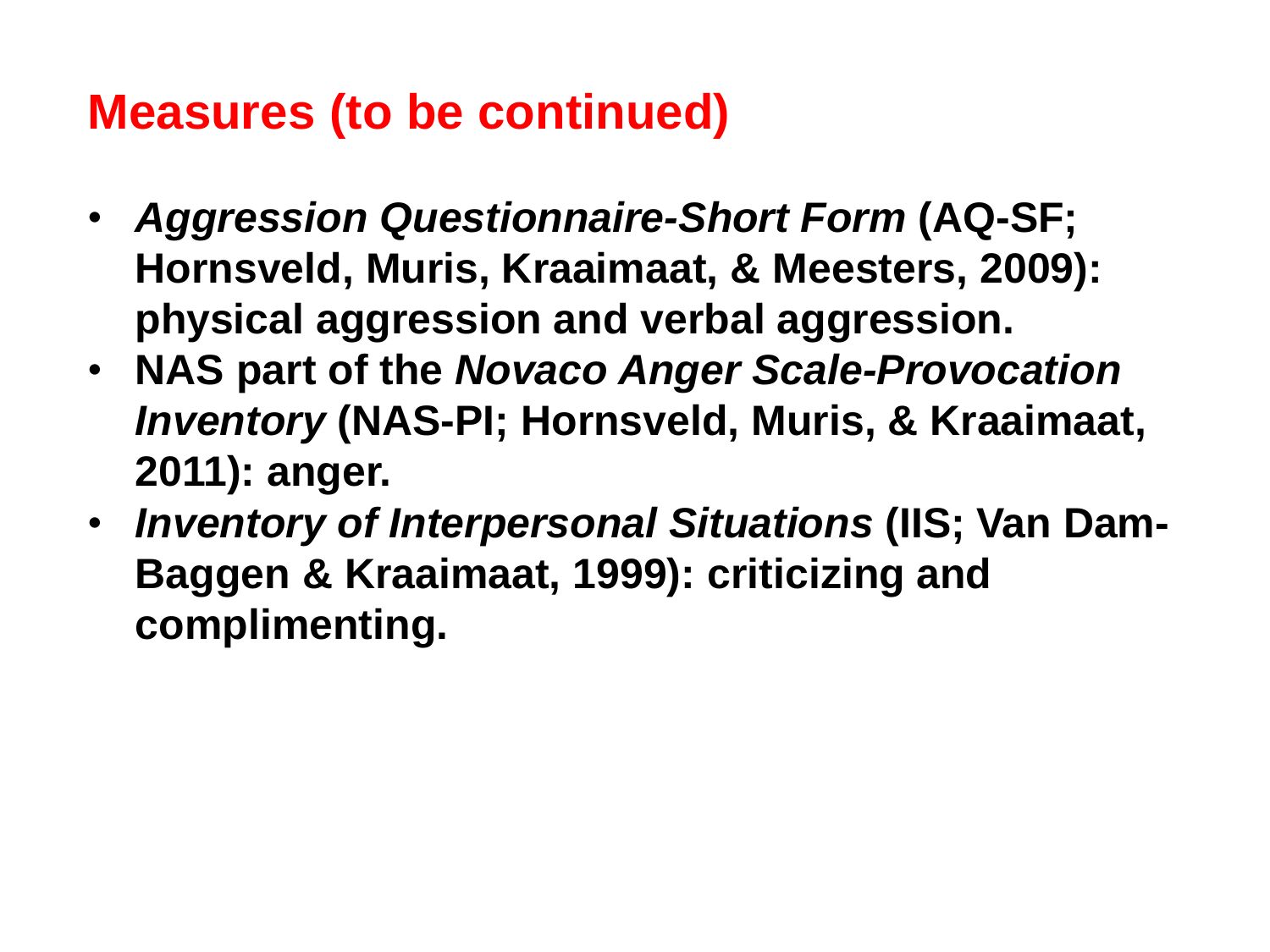### **Violent female offenders versus violent male offenders**

| <b>Measures</b>    | <b>Subscales</b>        | <b>Female</b><br><b>offenders</b><br>M(SD) | <b>Male</b><br><b>offenders</b><br>M(SD) | $\boldsymbol{p}$ |
|--------------------|-------------------------|--------------------------------------------|------------------------------------------|------------------|
| <b>NEO-FFI</b>     | <b>Neuroticism</b>      | 34,39 (9.20)                               | 30.59 (8.24)                             | p < .01          |
|                    | <b>Openness</b>         | 39.02 (6.05)                               | 38.86 (5.33)                             | n.S.             |
| <b>STAS</b>        | <b>Trait anger</b>      | 21.39 (8.00)                               | 18.44 (7.13)                             | p < .05          |
| <b>PFS-AV</b>      | <b>Hostility</b>        | 30.66 (8.03)                               | 32.92 (10.02)                            | p < .05          |
| <b>AQ-SF</b>       | <b>Phys. aggression</b> | 8.61 (3.38)                                | 8.38 (3.40)                              | n.S.             |
|                    | Verb. aggression        | 7.30 (2.67)                                | 6.57(2.66)                               | n.S.             |
| <b>NAS-PI</b>      | Anger                   | 93.86 (6.53)                               | 89.22 (18.02)                            | n.S.             |
| <b>IIS Anxiety</b> | <b>Criticizing</b>      | 13.77 (6.93)                               | 14.19 (5.78)                             | n.S.             |
|                    | <b>Complimenting</b>    | 6.70(3.80)                                 | 6.74(3.49)                               | n.S.             |
| <b>IIS Skills</b>  | <b>Criticizing</b>      | 23.45 (5.07)                               | 21.77 (5.59)                             | n.S.             |
|                    | <b>Complimenting</b>    | 15.55(3.11)                                | 14.50 (3.57)                             | n.S.             |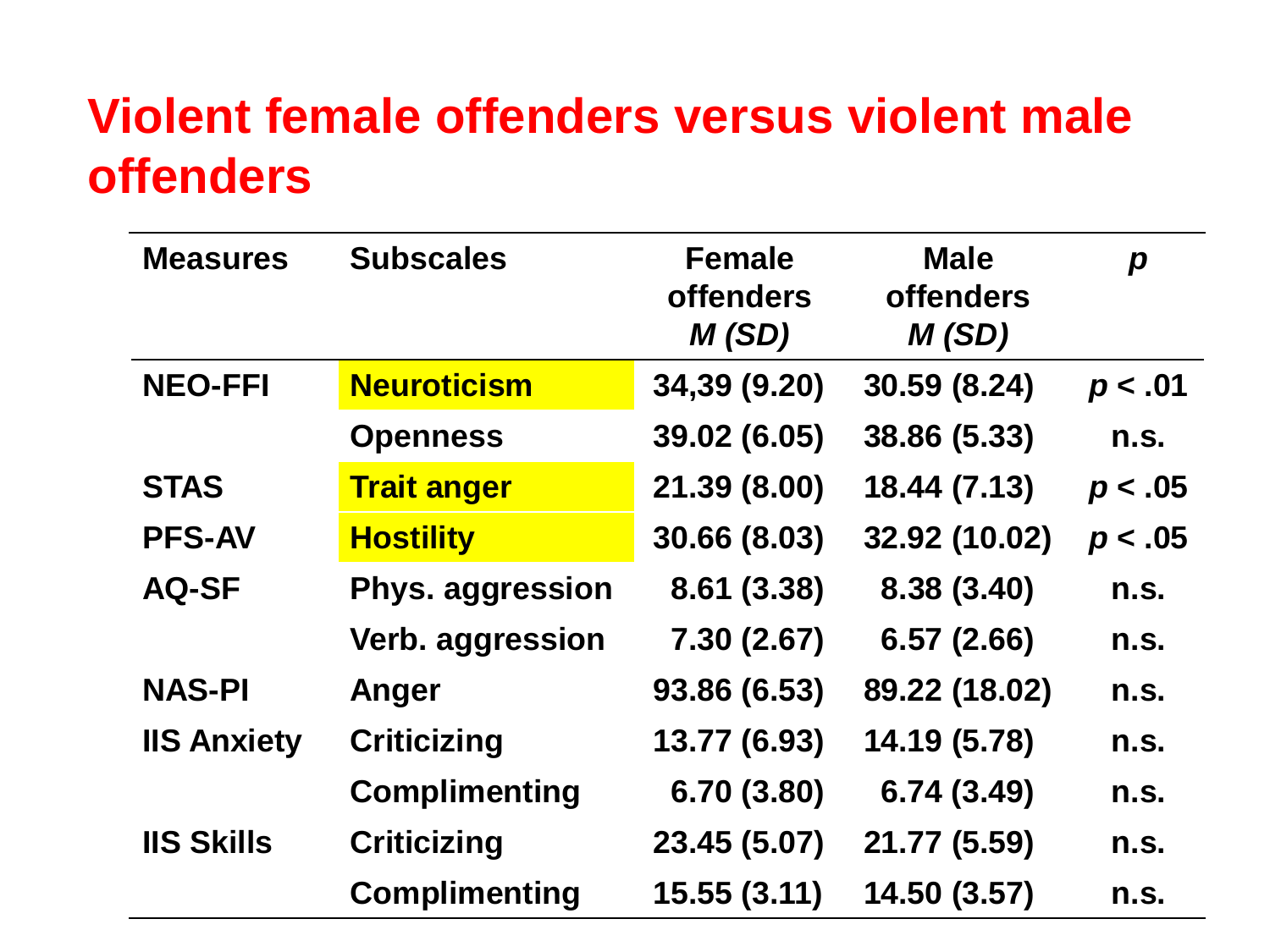# **Violent female versus violent male outpatients**

| <b>Measures</b>    | <b>Subscales</b>        | <b>Female</b><br>patients<br>M(SD) | <b>Male</b><br><b>patients</b><br>M(SD) | $\boldsymbol{p}$ |
|--------------------|-------------------------|------------------------------------|-----------------------------------------|------------------|
| <b>NEO-FFI</b>     | <b>Neuroticism</b>      | 36.17 (8.95)                       | 31.92 (7.69)                            | p < .10          |
|                    | <b>Agreeableness</b>    | 38.78 (5.52)                       | 39.05 (5.13)                            | n.S.             |
| <b>STAS</b>        | <b>Trait anger</b>      | 23.14 (7.84)                       | 21.12 (7.45)                            | n.S.             |
| <b>PFS-AV</b>      | <b>Hostility</b>        | 29.95 (8.34)                       | 35.05 (10.29)                           | n.S.             |
| <b>AQ-SF</b>       | <b>Phys. Aggression</b> | 7.75(2.90)                         | 8.93 (3.54)                             | n.S.             |
|                    | Verb. aggression        | 7.25(2.38)                         | 7.13(3.24)                              | n.S.             |
| <b>NAS-PI</b>      | Anger                   | 94.15 (13.88)                      | 91.70 (19.43)                           | n.S.             |
| <b>IIS Anxiety</b> | <b>Criticizing</b>      | 13.55 (7.29)                       | 14.39 (5.36)                            | n.S.             |
|                    | <b>Complimenting</b>    | 6.45(3.72)                         | 6.76(3.29)                              | n.S.             |
| <b>IIS Skills</b>  | <b>Criticizing</b>      | 22.30 (3.64)                       | 21.27 (4.93)                            | n.S.             |
|                    | <b>Complimenting</b>    | 16.05 (3.02)                       | 14.91 (3.31)                            | n.s.             |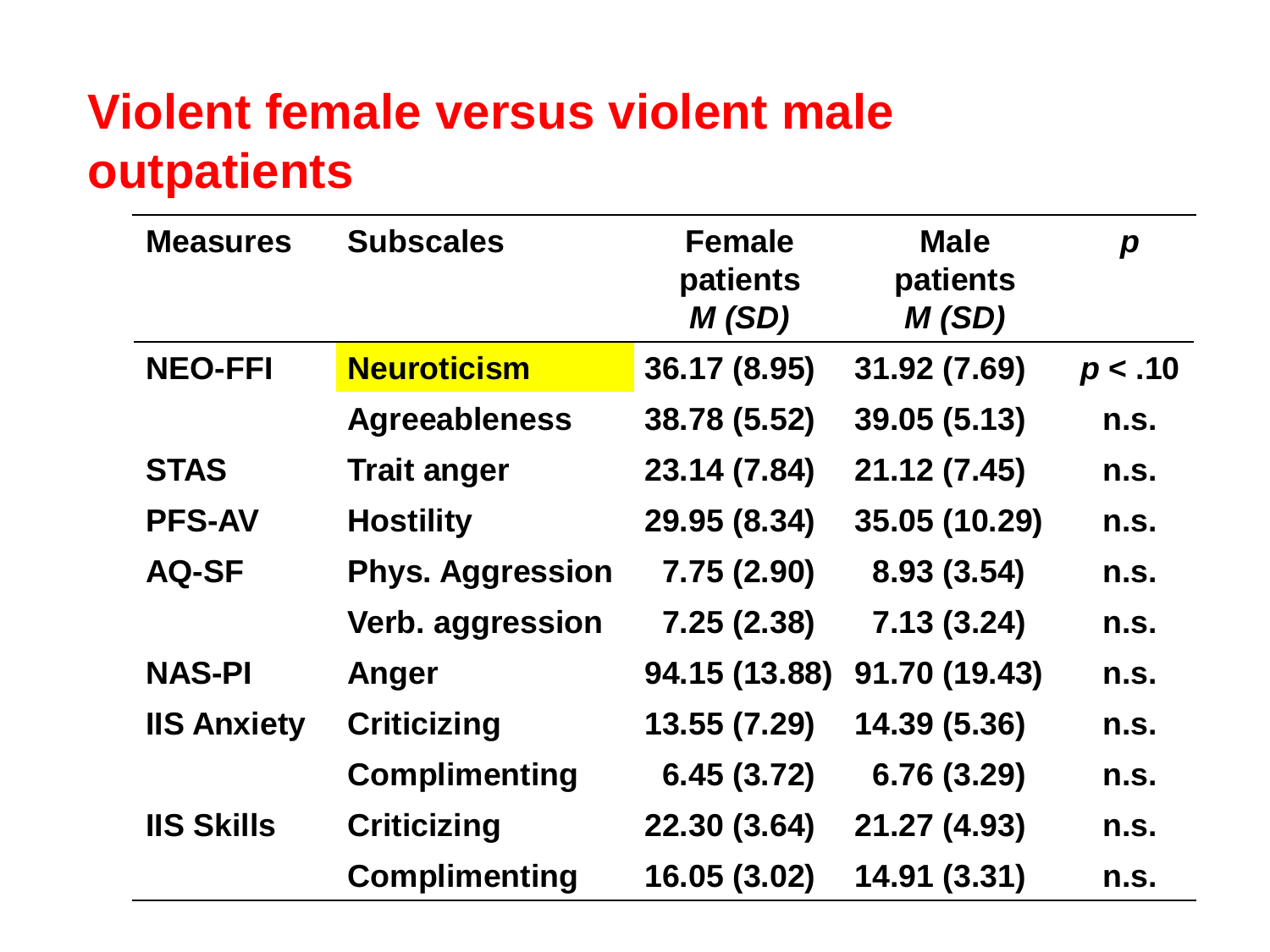#### **Violent female detainees versus violent male detainees**

| <b>Measures</b>    | <b>Subscales</b>     | Female det.<br>M(SD) | Male det.<br>M(SD) | $\boldsymbol{p}$ |
|--------------------|----------------------|----------------------|--------------------|------------------|
| <b>PCL-R</b>       | <b>Psychopathy</b>   | 14.27 (8.61)         | 20.98 (6.57)       | p < .01          |
| <b>NEO-FFI</b>     | <b>Neuroticism</b>   | 33.25 (9.30)         | 29.68 (8.52)       | n.S.             |
|                    | <b>Agreeableness</b> | 39.17 (6.44)         | 38.73 (5.48)       | n.S.             |
| <b>STAS</b>        | <b>Trait anger</b>   | 20.36 (8.03)         | 16.65 (6.34)       | p < .01          |
| <b>PFS-AV</b>      | <b>Hostility</b>     | 31.06 (7.94)         | 31.68 (9.70)       | p < .01          |
| <b>AQ-SF</b>       | Phys. aggress.       | 9.08(3.57)           | 8.03(3.27)         | p < .01          |
|                    | Verb. aggress.       | 7.33(2.85)           | 6.23(2.16)         | p < .01          |
| <b>NAS-PI</b>      | <b>Anger</b>         | 93.69 (18.02)        | 87.79 (17.10)      | p < .01          |
| <b>IIS Anxiety</b> | <b>Criticizing</b>   | 14.00 (7.68)         | 14.10 (5.99)       | n.S.             |
|                    | <b>Complimenting</b> | 6.95(3.95)           | 6.72(3.60)         | n.s.             |
| <b>IIS Skills</b>  | <b>Criticizing</b>   | 24.60 (6.06)         | 22.00 (5.88)       | n.s.             |
|                    | <b>Complimenting</b> | 15.05 (3.20)         | 14.31 (3.69)       | n.s.             |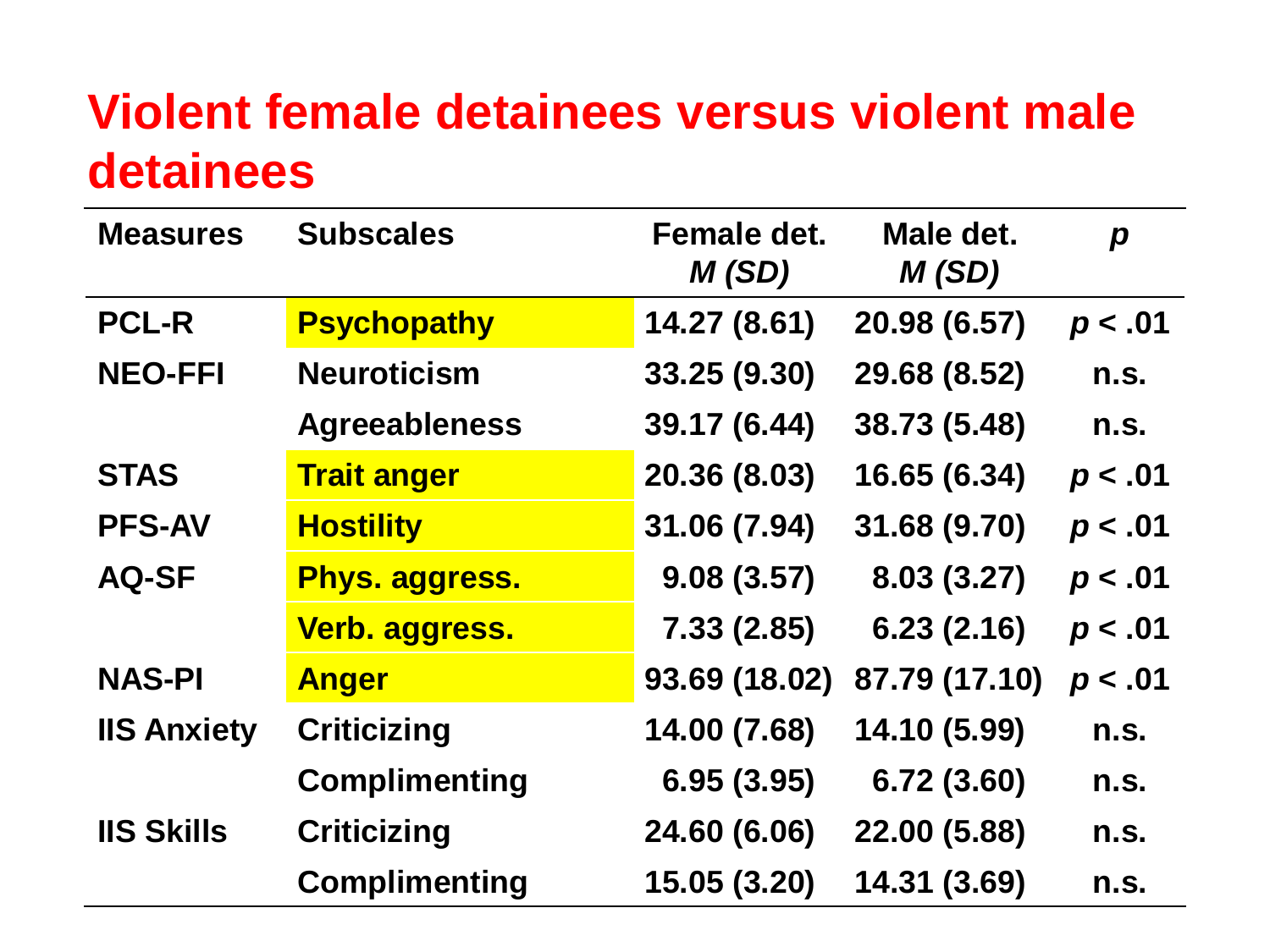### **Female versus male secondary vocational students**

| <b>Measures</b>    | <b>Subscales</b>           | <b>Female</b><br><b>students</b><br>M(SD) | <b>Male</b><br><b>students</b><br>M(SD) |          |
|--------------------|----------------------------|-------------------------------------------|-----------------------------------------|----------|
| Age                |                            | 18.32 (1.78)                              | 17.35 (1.08)                            | p < .001 |
| <b>NEO-FFI</b>     | <b>Neuroticism</b>         | 33.72 (6.29)                              | 30,69 (7.08)                            | p < .001 |
|                    | <b>Agreeableness</b>       | 41.79 (5.03)                              | 39,56 (4.78)                            | p < .001 |
| <b>STAS</b>        | <b>Trait anger</b>         | 18.96 (5.74)                              | 18.11 (5.47)                            | n.s      |
| <b>PFS-AV</b>      | <b>Hostility</b>           | 25.44 (5.33)                              | 38.93 (5.87)                            | p < .001 |
| <b>AQ-SF</b>       | <b>Physical aggression</b> | 6.57(3.04)                                | 7.60(3.09)                              | p < .05  |
|                    | <b>Verbal aggression</b>   | 6.66(2.25)                                | 6.96(2.56)                              | n.S.     |
| <b>NAS-PI</b>      | Anger                      | 89.03 (14.69)                             | 89.38 (14.18)                           | n.S.     |
| <b>IIS Anxiety</b> | <b>Criticizing</b>         | 17.18 (4.77)                              | 17.20 (4.50)                            | n.S.     |
|                    | <b>Complimenting</b>       | 8.42 (4.59)                               | 9.36(4.10)                              | n.S.     |
| <b>IIS Skills</b>  | <b>Criticizing</b>         | 20.08 (4.62)                              | 19.99 (4.11)                            | n.S.     |
|                    | <b>Complimenting</b>       | 15.64 (3.09)                              | 13.85 (3.44)                            | p < .001 |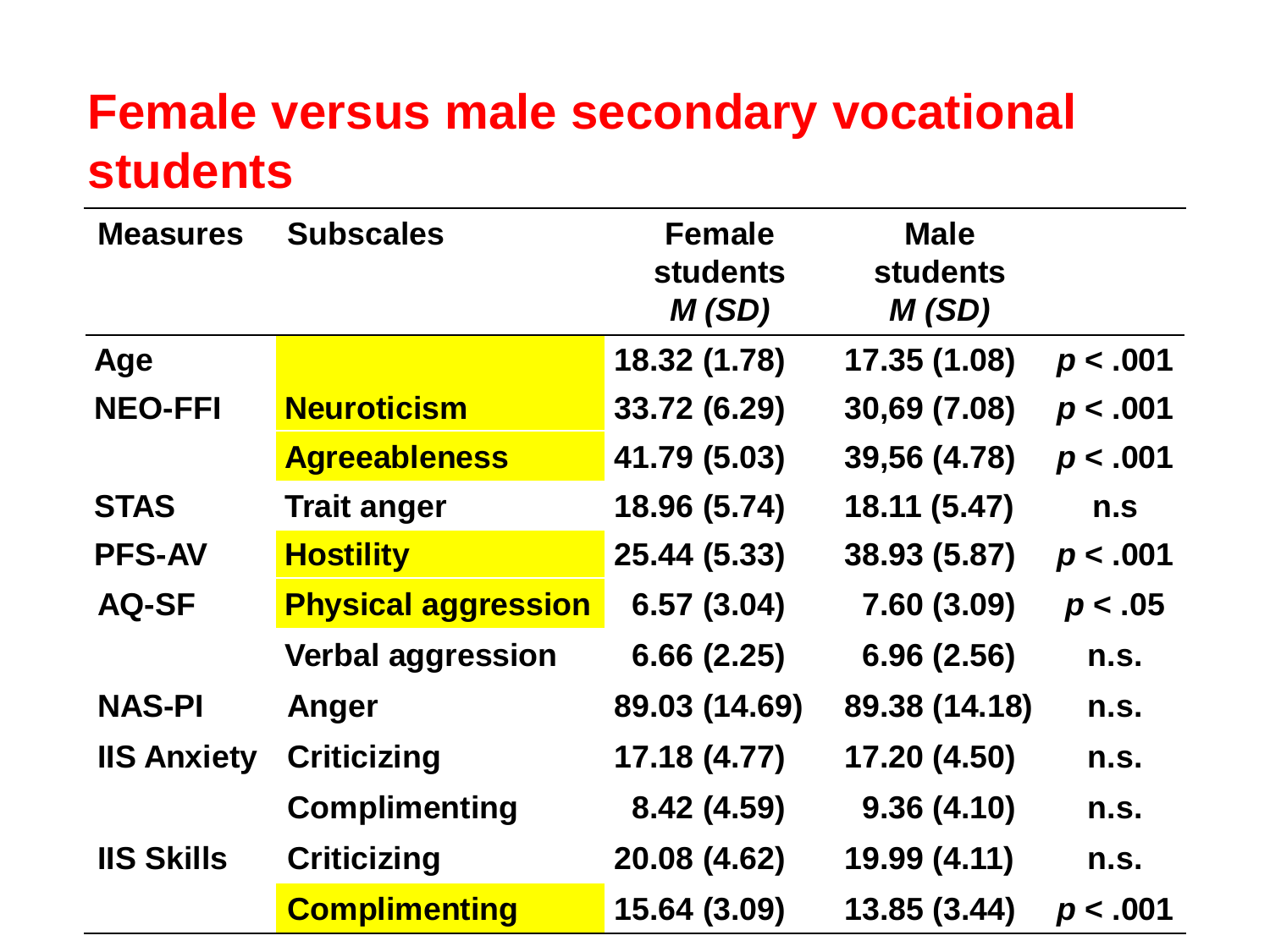# **Results**

- **The violent female offenders scored significantly higher on neuroticism and trait anger, but significantly lower on hostility than did the violent male offenders.**
- **The female outpatients had higher scores on neuroticism (trend) than the male outpatients. There were no differences on all other measures.**
- **The female detainees scored significantly lower on hostility and psychopathy (facets Affective and Lifestyle), but significantly higher on anger and aggression than the male detainees.**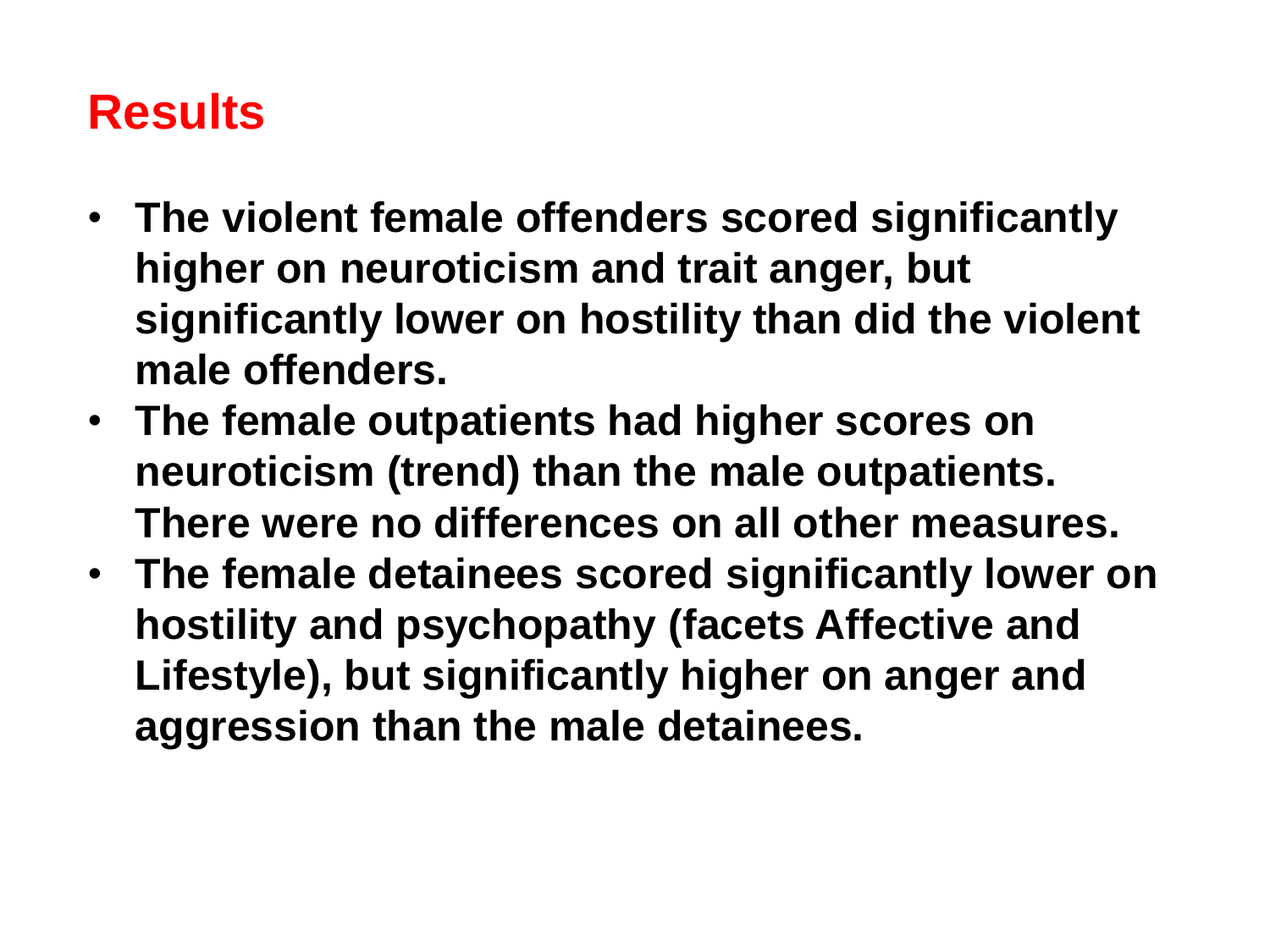#### **Programs for violent female offenders**

- **A program for violent female offenders should emphasize the treatment of anger, while a program for male offenders should accentuate the treatment of hostility.**
- **When a posttraumatic stress disorder or a depression hinders the treatment of the criminogenic needs, treatment of these disorders must have priority**
- **Female-specific responsivity factors need to be addressed, such as child care and antenatal services, and protection from abusive partners (Blanchette & Brown, 2006)**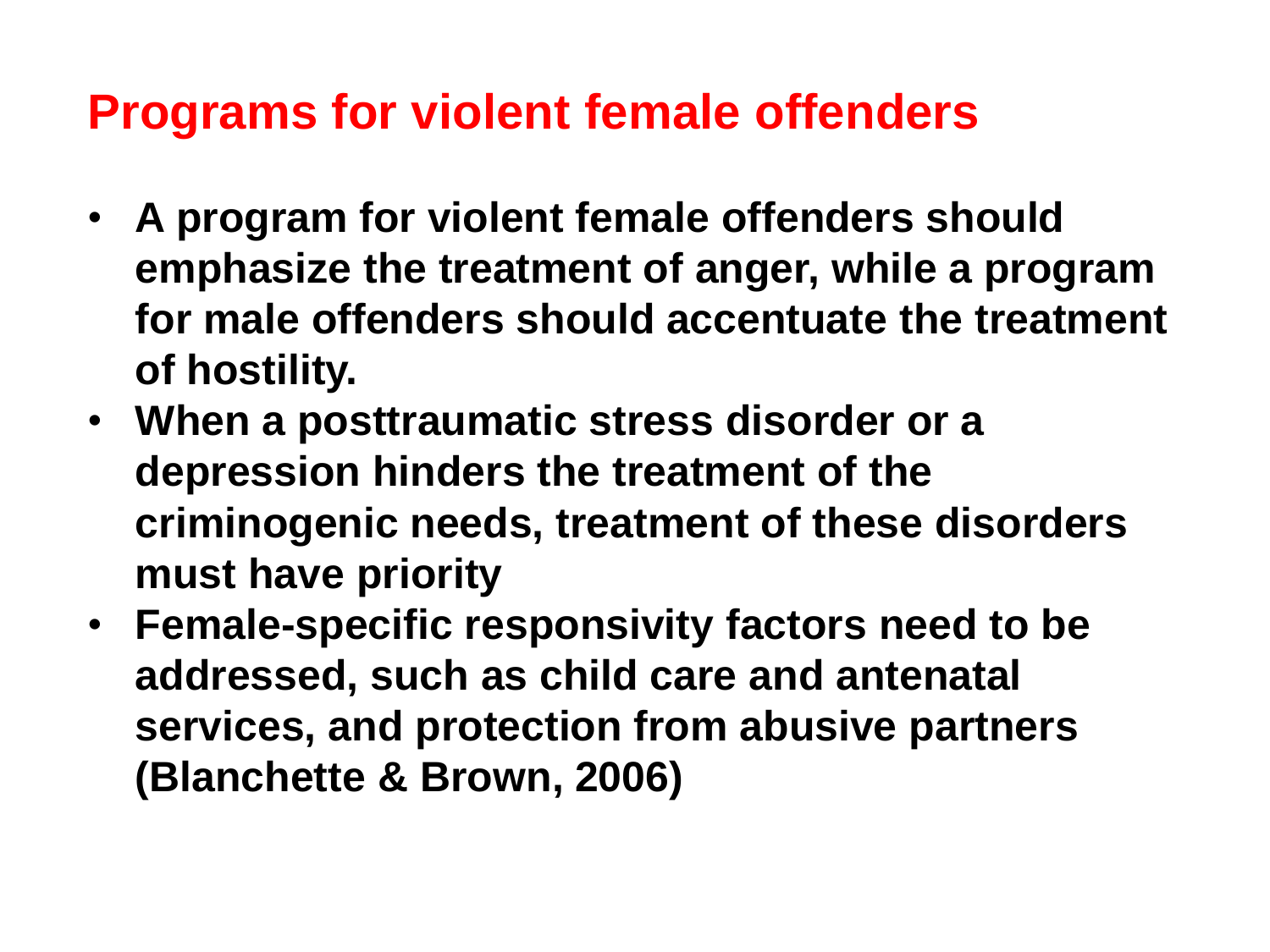#### **References**

- Andrews, D. A., Bonta, J., & Hoge, R. D. (1990). Classification for effective rehabilitation: Rediscovering psychology. *Criminal Justice and Behavior, 17*, 19-52. doi: 10.1177/0093854890017001004
- Bartlett, A., Jhanji, E., White, S., Harty, M. A., Scammell, J., & Allen S. (2015). Interventions with women offenders: a systematic review and meta-analysis of mental health gain. *The Journal of Forensic Psychiatry and Psychology, 26*, 133-165. doi: 10.1080/14789949.2014.981563
- Blanchette, K. (2002). Classifying female offenders for effective intervention: Application of the case-based principles of risk and need. *Forum on Correction Research, 14,* 31-35.

Blanchette, K., & Brown, S. L. (2006). *The assessment and treatment of women offenders: An integrative perspective.* Chichester, UK: Wiley. Heilbrun, K., DeMatteo, D., Fretz, R., Erickson, J., Yasuhara, K., & Anumba, N. (2008). How ''specific'' are gender-specific rehabilitation needs? An empirical analysis. *Criminal Justice and Behavior, 35,* 1382-1397. doi: 10.1177/0093854808323678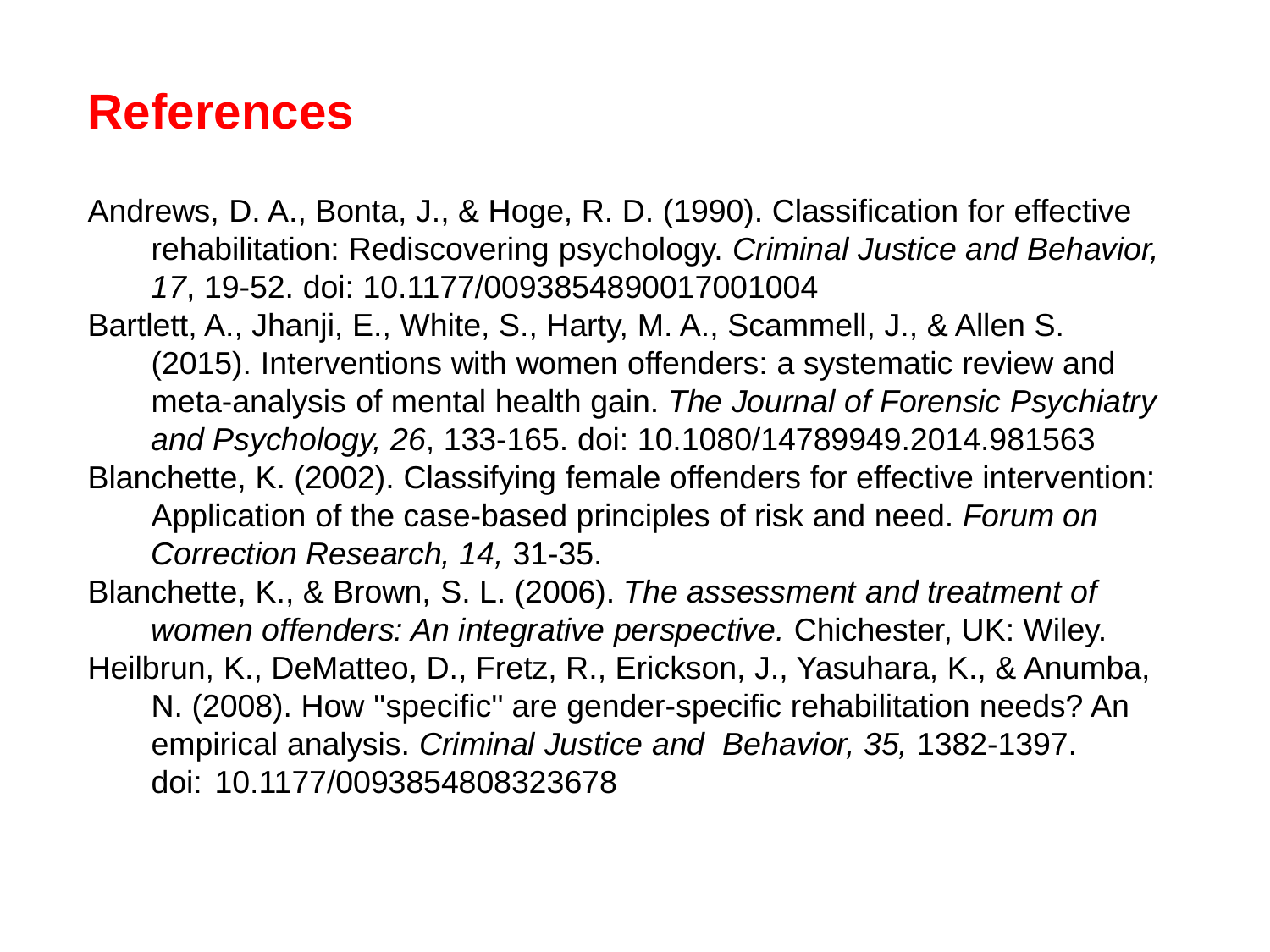### **References (continued)**

Hoekstra, H. A., Ormel, J., & De Fruyt, F. (1996). *Handleiding NEO Persoonlijkheidsvragenlijsten [Manual NEO Personality Questionnaires].*  Lisse, NL: Swets Test Services.

- Hollin, C. R., & Palmer, E. (2006). Criminogenic need and women offenders: A critique of the literature. *Legal and Criminological Psychology, 11,* 179- 195. doi: 10.1348/135532505X57991
- Hornsveld, R. H. J., Nijman, H. L. I., Hollin. C. R., & Kraaimaat, F. W. (2007). An adapted version of the Rosenzweig Picture-Frustration Study (PFS-AV) for the measurement of hostility in violent forensic psychiatric patients. *Criminal Behaviour and Mental Health, 17,* 45-56. doi: 10.1002/cbm.638
- Hornsveld, R. H. J., Zwets, A. J., Leenaars, P. E. M., Kraaimaat, F. W., Bout, R., Lagro-Janssen, A. L. M., & Kanters, T. (2015). *Psychological risk factors in Dutch violent female offenders.* Manuscript submitted for publication.

Leenaars, P. E. M. (2005). Differences between violent male and violent female forensic psychiatric outpatients: Consequences for treatment. *Psychology, Crime & Law, 11,* 445-455. doi: 10.1080/1068316050025641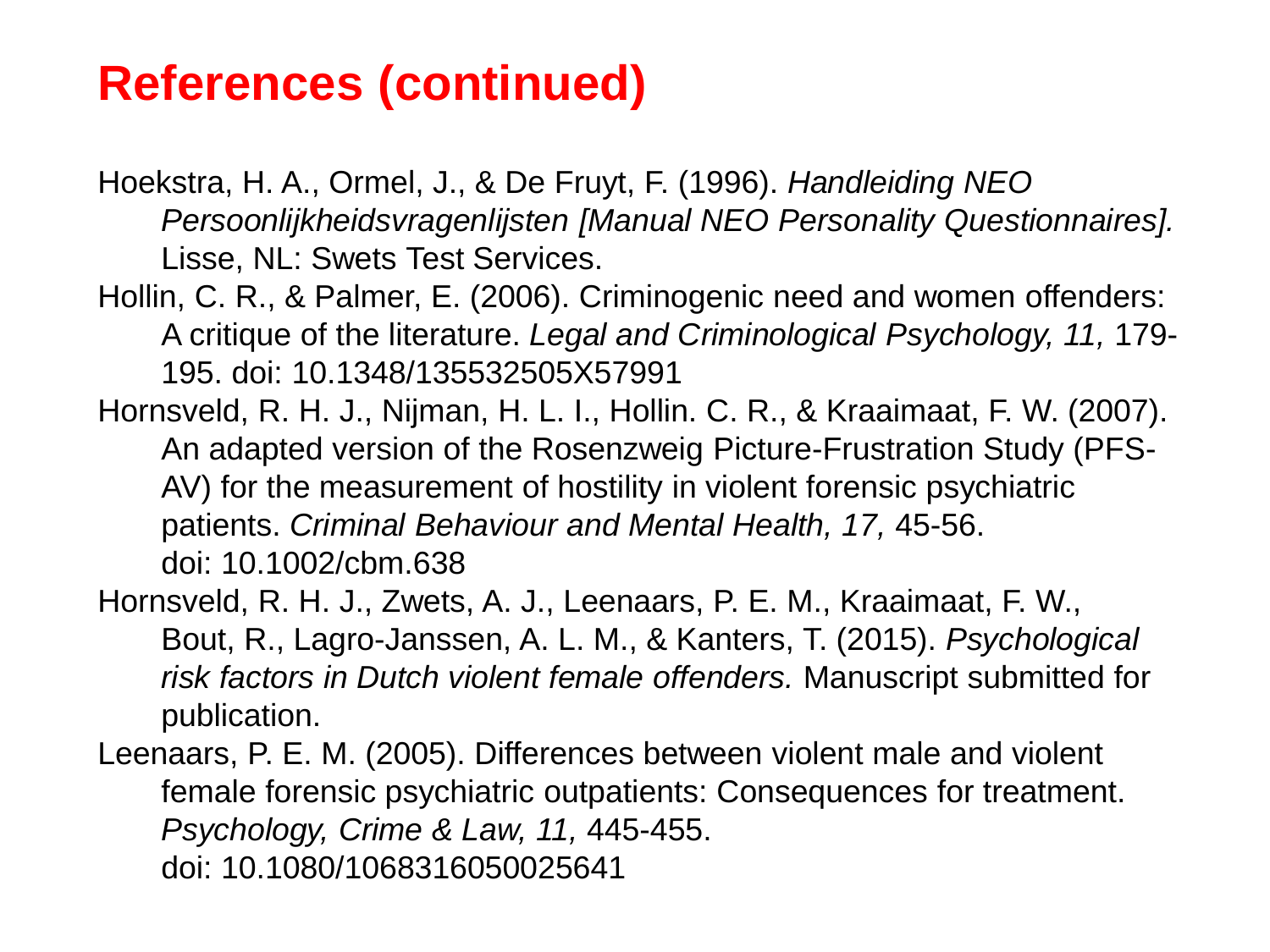## **References (continued)**

- Lowenkamp, C. T., Latessa, E. J., & Holsinger, A. M. (2006). The risk principle in action: What have we learned from 13,676 offenders and 97 correctional programs? *Crime and Delinquency, 52,* 77-93. doi: 10.1177/0011128705281747
- Mann, R. E., Hanson, R. K., & Thornton, D. (2010). Assessing risk sexual recidivism: Some proposals on the nature of psychologically meaningful risk factors. *Sexual Abuse: A Journal of Research and Treatment, 22,*  191-217. doi: 10.1177/1079063210366039
- McClellan, D. S., Farabee, D., & Crouch, B. M. (1997). Early victimization, drug use, and criminality: A comparison of male and female prisoners. *Criminal Justice and Behavior, 24,* 455-476. doi: 10.1177/0093854897024004004
- Novaco, R. W. (1994). Anger as a risk factor for violence among the mentally disordered. In J. Monahan & H. J. Steadman (Eds.), *Violence and Mental Disorder* (pp. 21-59). Chicago: The University of Chicago Press.
- Suter, J. M., Byrne, M. K., Byrne, S., Howells, K., & Day, A. (2002). Anger in prisoners: Women are different from men. *Personality and Individual Differences, 32,* 1087-1100.